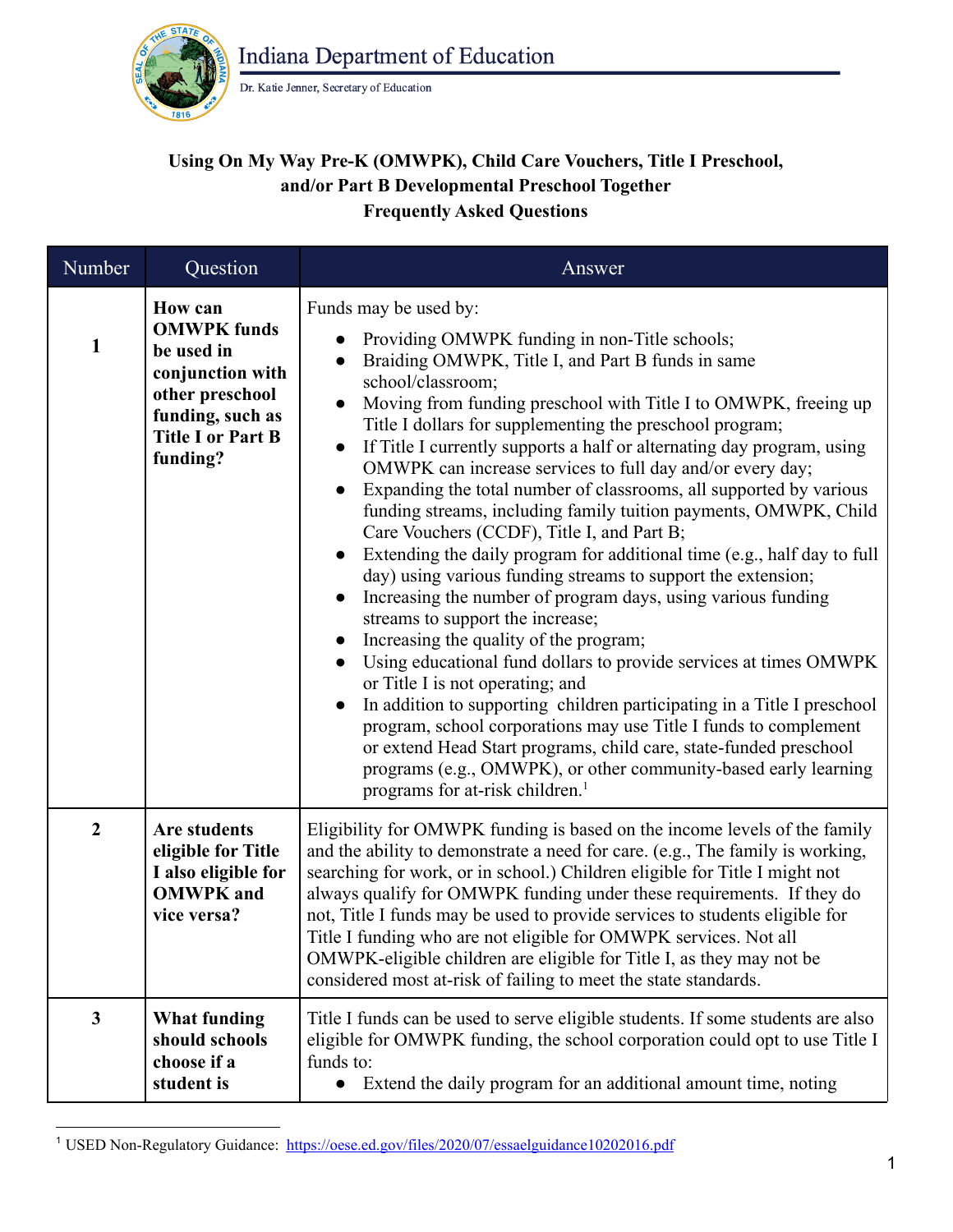

Indiana Department of Education

Dr. Katie Jenner, Secretary of Education

|                         | eligible for both<br><b>Title I and</b><br><b>OMWPK?</b>                                                                                                                                                            | many families need a full day program to allow them to work or<br>attend classes themselves;<br>Increase the number of days in the program;<br>$\bullet$<br>Increase the quality of the program;<br>Provide services at times OMWPK programming is not operating;<br>Enrich services through the provision of extra personnel to work<br>with Title I-eligible children;<br>Provide additional space/classrooms for students; Title I funds may<br>provide educational services for children who are eligible for both<br>Title I and OMWPK with OMWPK funds providing other services.<br>Title I funds may supplement or expand existing early learning programs,<br>including state-funded preschool (e.g., OMWPK), child care, and<br>community-based early learning programs for children who are also eligible<br>for Title I services. OMWPK funding is considered "last dollar in". For<br>example, if Title I pays for the first half of the day, the OMWPK funding<br>could pay for the second half. Finally, school corporations must show that<br>the OMWPK funding is supplemental to the Title I funds.                                                                                                                                                                        |
|-------------------------|---------------------------------------------------------------------------------------------------------------------------------------------------------------------------------------------------------------------|---------------------------------------------------------------------------------------------------------------------------------------------------------------------------------------------------------------------------------------------------------------------------------------------------------------------------------------------------------------------------------------------------------------------------------------------------------------------------------------------------------------------------------------------------------------------------------------------------------------------------------------------------------------------------------------------------------------------------------------------------------------------------------------------------------------------------------------------------------------------------------------------------------------------------------------------------------------------------------------------------------------------------------------------------------------------------------------------------------------------------------------------------------------------------------------------------------------------------------------------------------------------------------------------|
| $\overline{\mathbf{4}}$ | May a school<br>corporation use<br><b>Title I funds to</b><br>expand or<br>enhance other<br>existing public<br>preschool<br>programs?                                                                               | Yes. Consistent with ESEA section $1112(b)(1)(K)$ , a school corporation may<br>use Title I funds to support existing preschool programs, such as Head Start<br>or other comparable publicly-funded preschool programs. However, if Title<br>I funds are used to expand or enhance an existing public preschool program,<br>that program is then considered to be a Title I program, and all Title I<br>requirements apply, including state education agency (SEA) and school<br>corporation oversight of the program and requirements for eligible<br>children.                                                                                                                                                                                                                                                                                                                                                                                                                                                                                                                                                                                                                                                                                                                            |
| 5                       | <b>Could Title I</b><br>funds be used for<br>capital expenses<br>to upgrade parts<br>of a building to<br>become Paths to<br><b>QUALITY</b><br>(PTQ) Level 3 or<br>4, required to<br>participate in<br><b>OMWPK?</b> | There are several requirements for PTQ, many of which are already<br>required for public school buildings and would not be an additional cost.<br>Title I funds used for preschool must be reasonable, allocable, necessary,<br>and must be in compliance with federal fiscal guidance. Title I funds are not<br>generally allocable for construction projects; however, Title I funds can be<br>used to purchase furniture and other materials for a new classroom serving<br>eligible students.<br>Expenses such as major remodeling and renovations are the school<br>corporation's responsibility and are not allowable uses of Title I funds.<br>34 C.F.R. § 76.533 prohibits the use of program funds, including Title I,<br>Part A funds, for construction "unless specifically permitted by the<br>authorizing statute or implementing regulations for the program." No such<br>authority exists for Title I, Part A. Interpreting this prohibition relies largely<br>on the definition of "construction" used in the 1988 reauthorization of the<br>ESEA, which contained the most-recent definition of construction<br>applicable to ESEA programs. That definition defines "construction" as "the<br>preparation of drawings and specifications for school facilities; erecting, |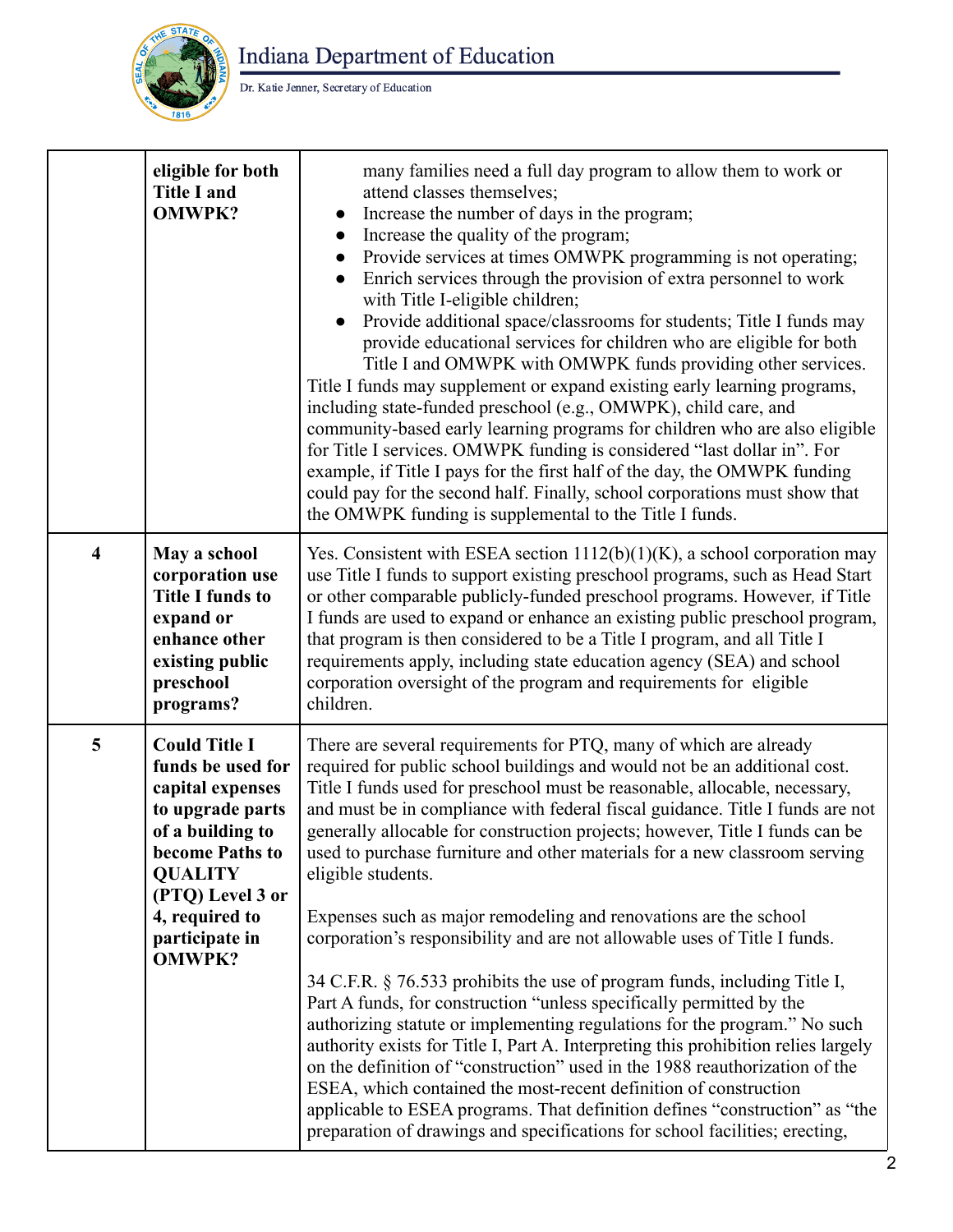

## Indiana Department of Education

## Dr. Katie Jenner, Secretary of Education

|                |                                                                                                                                                                                                                | building, acquiring, altering, remodeling, improving, or extending school<br>facilities; and the inspection and supervision of the construction of school<br>facilities." This broad definition includes activities commonly defined as<br>"renovation."                                                                                                                                                                                                                                            |
|----------------|----------------------------------------------------------------------------------------------------------------------------------------------------------------------------------------------------------------|-----------------------------------------------------------------------------------------------------------------------------------------------------------------------------------------------------------------------------------------------------------------------------------------------------------------------------------------------------------------------------------------------------------------------------------------------------------------------------------------------------|
|                |                                                                                                                                                                                                                | Minor building alterations may be allowable and school corporations should<br>contact IDOE's Title I Grants staff prior to beginning the project.                                                                                                                                                                                                                                                                                                                                                   |
|                |                                                                                                                                                                                                                | 34 C.F.R. $\S$ 77.1(c) defines minor remodeling as "minor alterations in a<br>previously completed building," including "the extension of utility lines,<br>such as water and electricity, from points beyond the confines of the space<br>in which the minor remodeling is undertaken but within the confines of the<br>previously completed building." The definition specifically excludes<br>"building construction, structural alterations to buildings, building<br>maintenance, or repairs." |
|                |                                                                                                                                                                                                                | Rewiring to support technology may be allowable to the extent that the<br>wiring is necessary to support technology otherwise allowable under Title I,<br>Part A (see B-7) and is consistent with the definition of "minor"<br>remodeling,". Contact your grants management specialist with questions<br>regarding if funding is allowable on a project.                                                                                                                                            |
| 6              | Would there be<br>any issue of<br>supplanting if<br><b>OMWPK</b><br>funding ended<br>and a school<br>corporation<br>seeks to use Title<br>I funds to fund<br>Pre-K again?                                      | No, if the school corporation can do the following, there would not be an<br>issue of supplanting:<br>Show the program cannot continue without Title I support.<br>Show the need for the program.<br>If the school can demonstrate that it would not have provided the services in<br>question with non-federal funds had the federal Title I funds not been<br>available.                                                                                                                          |
| $\overline{7}$ | Do Title I funds<br>have to be used<br>to pay preschool<br>teachers' salaries<br>if their<br>classrooms<br>include children<br>using a variety of<br>funding streams,<br>including Title 1<br>tuition funding? | No, Title I funds do not have to be used to fund teacher salaries. Only<br>eligible students' (e.g., those who live in the geographic attendance area of<br>Title I served school) tuition could be paid for with Title I funding.                                                                                                                                                                                                                                                                  |
| 8              | <b>How is OMWPK</b>                                                                                                                                                                                            | The Case Conference Committee (CCC) should determine placement (and                                                                                                                                                                                                                                                                                                                                                                                                                                 |